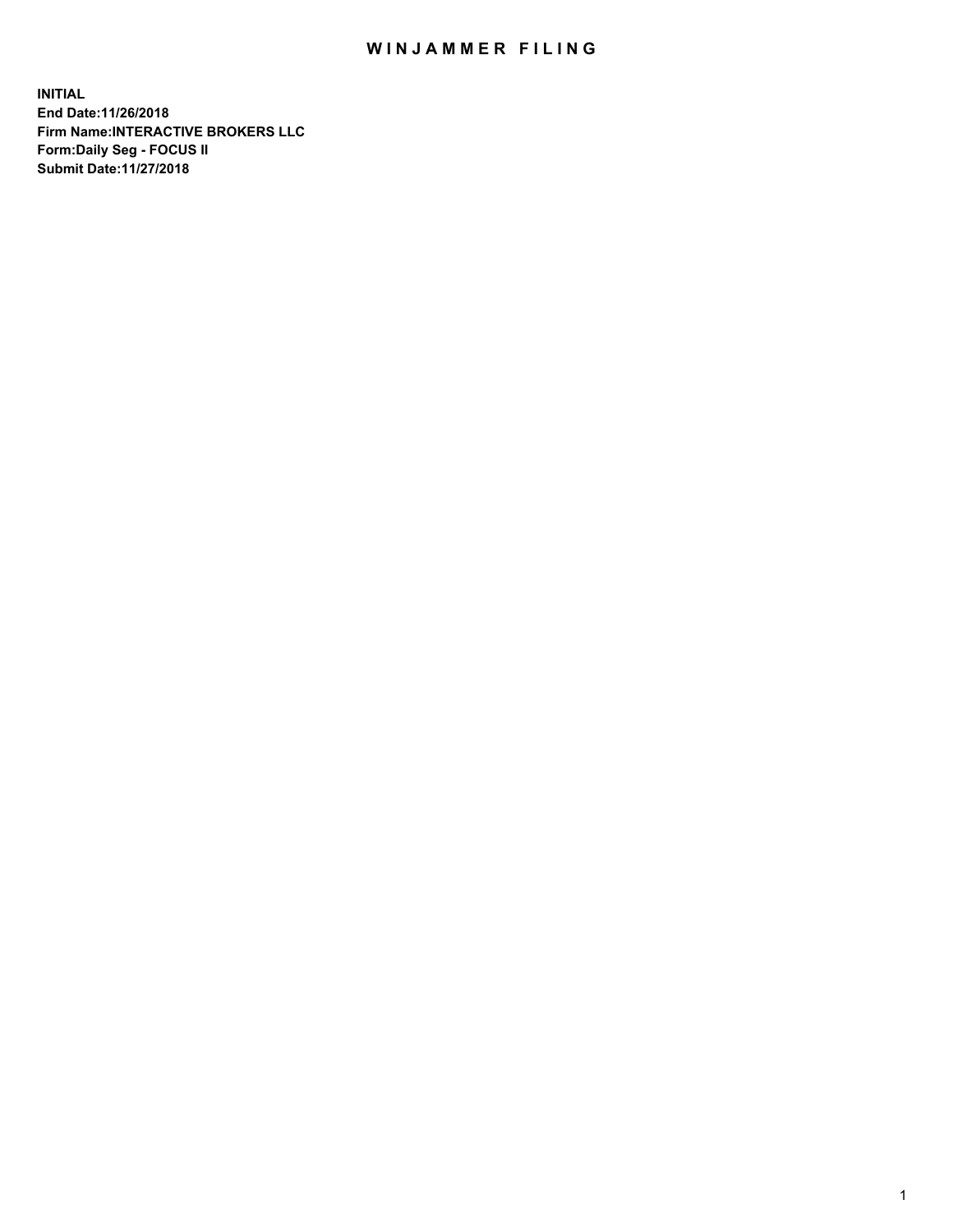**INITIAL End Date:11/26/2018 Firm Name:INTERACTIVE BROKERS LLC Form:Daily Seg - FOCUS II Submit Date:11/27/2018 Daily Segregation - Cover Page**

| Name of Company                                                                                                                                                                                                                                                                                                                | <b>INTERACTIVE BROKERS LLC</b>                                                                  |
|--------------------------------------------------------------------------------------------------------------------------------------------------------------------------------------------------------------------------------------------------------------------------------------------------------------------------------|-------------------------------------------------------------------------------------------------|
| <b>Contact Name</b>                                                                                                                                                                                                                                                                                                            | James Menicucci                                                                                 |
| <b>Contact Phone Number</b>                                                                                                                                                                                                                                                                                                    | 203-618-8085                                                                                    |
| <b>Contact Email Address</b>                                                                                                                                                                                                                                                                                                   | jmenicucci@interactivebrokers.c<br>om                                                           |
| FCM's Customer Segregated Funds Residual Interest Target (choose one):<br>a. Minimum dollar amount: ; or<br>b. Minimum percentage of customer segregated funds required:%; or<br>c. Dollar amount range between: and; or<br>d. Percentage range of customer segregated funds required between:% and%.                          | $\overline{\mathbf{0}}$<br>$\overline{\mathbf{0}}$<br>155,000,000 245,000,000<br>0 <sub>0</sub> |
| FCM's Customer Secured Amount Funds Residual Interest Target (choose one):<br>a. Minimum dollar amount: ; or<br>b. Minimum percentage of customer secured funds required:% ; or<br>c. Dollar amount range between: and; or<br>d. Percentage range of customer secured funds required between:% and%.                           | $\overline{\mathbf{0}}$<br>$\overline{\mathbf{0}}$<br>80,000,000 120,000,000<br>0 <sub>0</sub>  |
| FCM's Cleared Swaps Customer Collateral Residual Interest Target (choose one):<br>a. Minimum dollar amount: ; or<br>b. Minimum percentage of cleared swaps customer collateral required:% ; or<br>c. Dollar amount range between: and; or<br>d. Percentage range of cleared swaps customer collateral required between:% and%. | $\overline{\mathbf{0}}$<br>$\underline{\mathbf{0}}$<br>0 <sub>0</sub><br>0 <sub>0</sub>         |

Attach supporting documents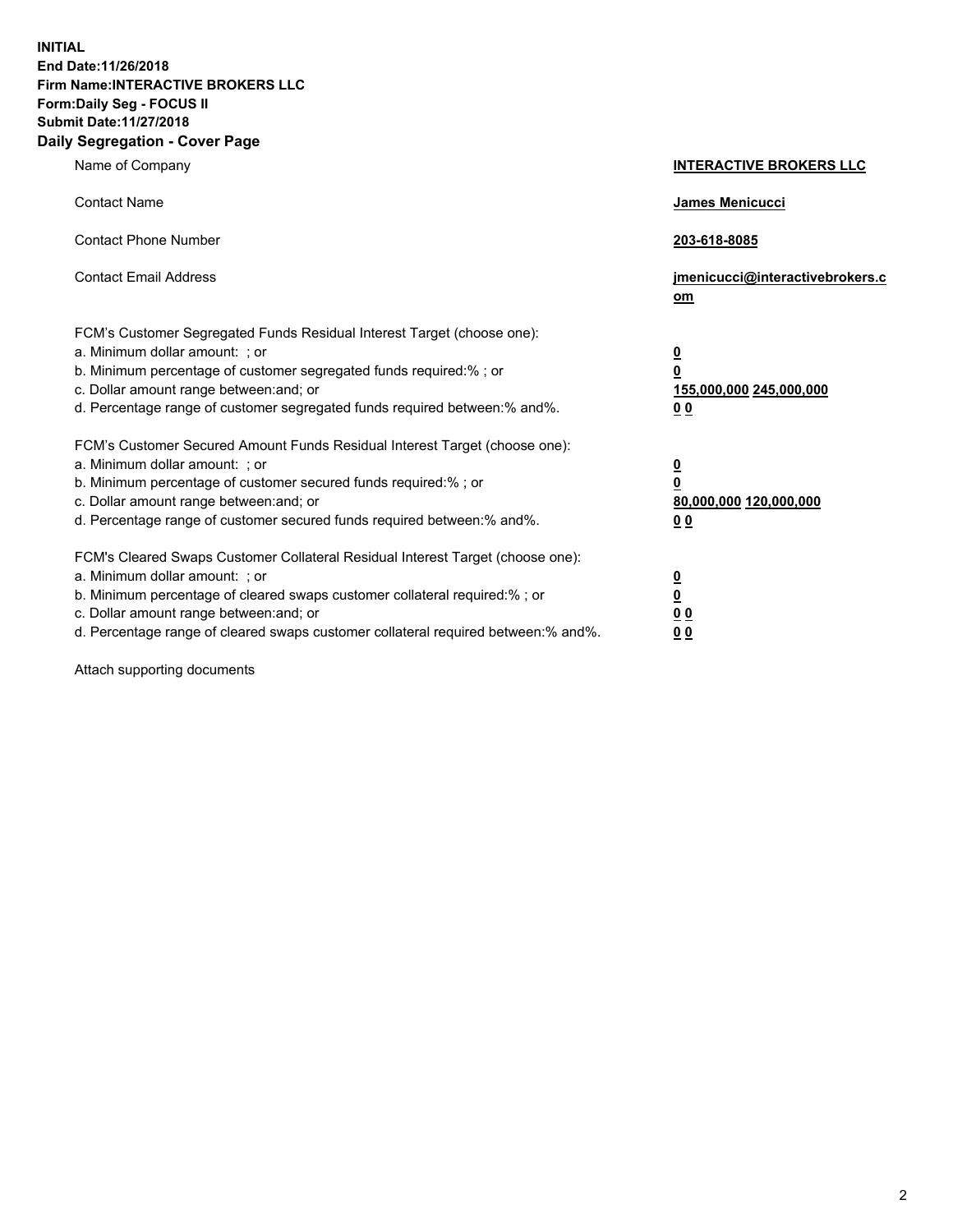## **INITIAL End Date:11/26/2018 Firm Name:INTERACTIVE BROKERS LLC Form:Daily Seg - FOCUS II Submit Date:11/27/2018 Daily Segregation - Secured Amounts**

|     | Daily Segregation - Secured Amounts                                                         |                                    |
|-----|---------------------------------------------------------------------------------------------|------------------------------------|
|     | Foreign Futures and Foreign Options Secured Amounts                                         |                                    |
|     | Amount required to be set aside pursuant to law, rule or regulation of a foreign            | $0$ [7305]                         |
|     | government or a rule of a self-regulatory organization authorized thereunder                |                                    |
| 1.  | Net ledger balance - Foreign Futures and Foreign Option Trading - All Customers             |                                    |
|     | A. Cash                                                                                     | 475,145,590 [7315]                 |
|     | B. Securities (at market)                                                                   | $0$ [7317]                         |
| 2.  | Net unrealized profit (loss) in open futures contracts traded on a foreign board of trade   | -26,510,826 [7325]                 |
| 3.  | Exchange traded options                                                                     |                                    |
|     | a. Market value of open option contracts purchased on a foreign board of trade              | <b>59,443</b> [7335]               |
|     | b. Market value of open contracts granted (sold) on a foreign board of trade                | -133,645 [7337]                    |
| 4.  | Net equity (deficit) (add lines 1. 2. and 3.)                                               | 448,560,562 [7345]                 |
| 5.  | Account liquidating to a deficit and account with a debit balances - gross amount           | 2,444 [7351]                       |
|     | Less: amount offset by customer owned securities                                            | 0 [7352] 2,444 [7354]              |
| 6.  | Amount required to be set aside as the secured amount - Net Liquidating Equity              | 448,563,006 [7355]                 |
|     | Method (add lines 4 and 5)                                                                  |                                    |
| 7.  | Greater of amount required to be set aside pursuant to foreign jurisdiction (above) or line | 448,563,006 [7360]                 |
|     | 6.                                                                                          |                                    |
|     | FUNDS DEPOSITED IN SEPARATE REGULATION 30.7 ACCOUNTS                                        |                                    |
| 1.  | Cash in banks                                                                               |                                    |
|     | A. Banks located in the United States                                                       | 70,809,021 [7500]                  |
|     | B. Other banks qualified under Regulation 30.7                                              | 0 [7520] 70,809,021 [7530]         |
| 2.  | Securities                                                                                  |                                    |
|     | A. In safekeeping with banks located in the United States                                   | 398,300,598 [7540]                 |
|     | B. In safekeeping with other banks qualified under Regulation 30.7                          | 0 [7560] 398,300,598 [7570]        |
| 3.  | Equities with registered futures commission merchants                                       |                                    |
|     | A. Cash                                                                                     | $0$ [7580]                         |
|     | <b>B.</b> Securities                                                                        | $0$ [7590]                         |
|     | C. Unrealized gain (loss) on open futures contracts                                         | $0$ [7600]                         |
|     | D. Value of long option contracts                                                           | $0$ [7610]                         |
|     | E. Value of short option contracts                                                          | 0 [7615] 0 [7620]                  |
| 4.  | Amounts held by clearing organizations of foreign boards of trade                           |                                    |
|     | A. Cash                                                                                     | $0$ [7640]                         |
|     | <b>B.</b> Securities                                                                        | $0$ [7650]                         |
|     | C. Amount due to (from) clearing organization - daily variation                             | $0$ [7660]                         |
|     | D. Value of long option contracts                                                           | $0$ [7670]                         |
|     | E. Value of short option contracts                                                          | 0 [7675] 0 [7680]                  |
| 5.  | Amounts held by members of foreign boards of trade                                          |                                    |
|     | A. Cash                                                                                     | 121,590,262 [7700]                 |
|     | <b>B.</b> Securities                                                                        | $0$ [7710]                         |
|     | C. Unrealized gain (loss) on open futures contracts                                         | -18,547,192 [7720]                 |
|     | D. Value of long option contracts                                                           | 59,443 [7730]                      |
|     | E. Value of short option contracts                                                          | -133,645 [7735] 102,968,868 [7740] |
| 6.  | Amounts with other depositories designated by a foreign board of trade                      | $0$ [7760]                         |
| 7.  | Segregated funds on hand                                                                    | $0$ [7765]                         |
| 8.  | Total funds in separate section 30.7 accounts                                               | 572,078,487 [7770]                 |
| 9.  | Excess (deficiency) Set Aside for Secured Amount (subtract line 7 Secured Statement         | 123,515,481 [7380]                 |
|     | Page 1 from Line 8)                                                                         |                                    |
| 10. | Management Target Amount for Excess funds in separate section 30.7 accounts                 | 80,000,000 [7780]                  |
| 11. | Excess (deficiency) funds in separate 30.7 accounts over (under) Management Target          | 43,515,481 [7785]                  |
|     |                                                                                             |                                    |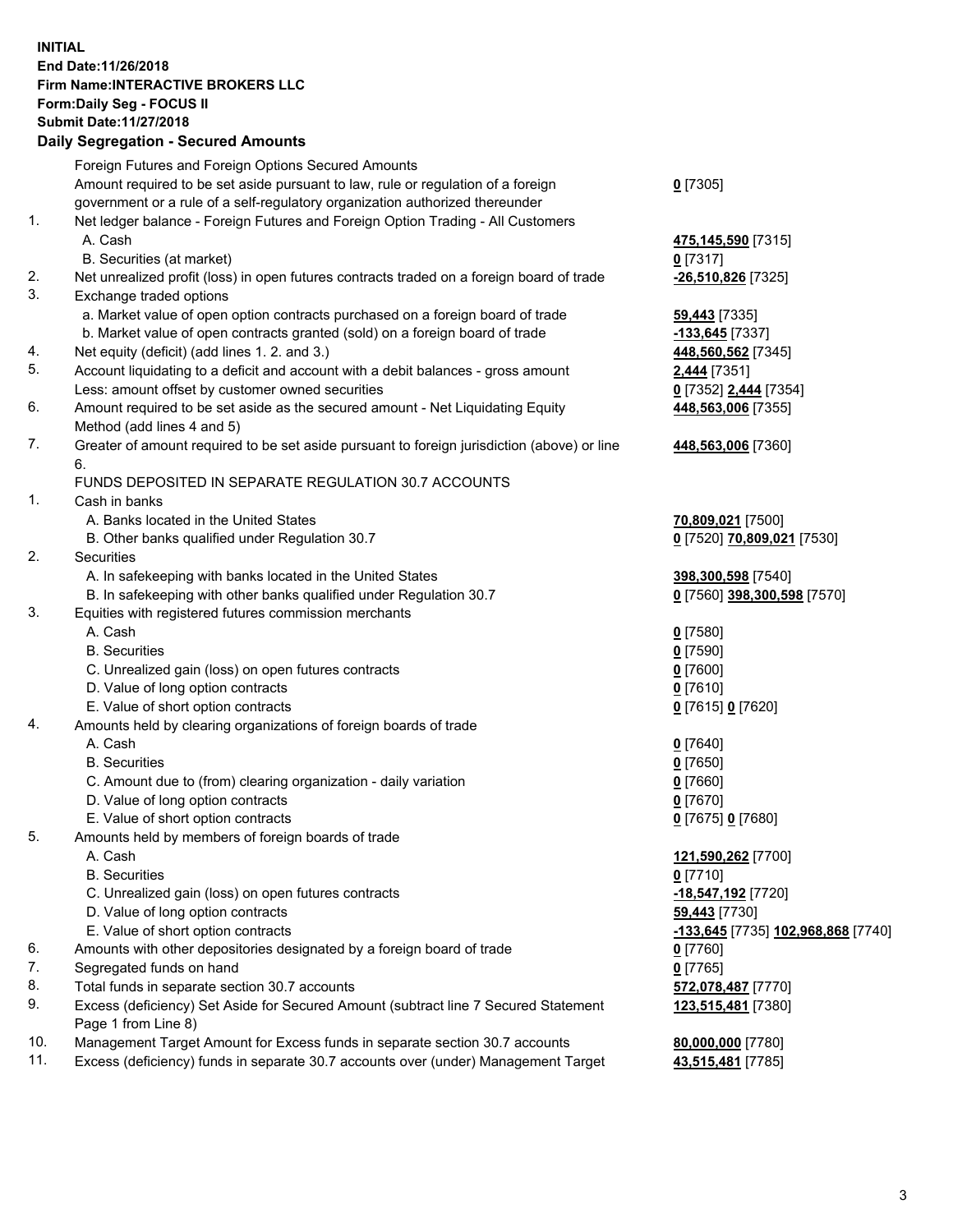**INITIAL End Date:11/26/2018 Firm Name:INTERACTIVE BROKERS LLC Form:Daily Seg - FOCUS II Submit Date:11/27/2018 Daily Segregation - Segregation Statement** SEGREGATION REQUIREMENTS(Section 4d(2) of the CEAct) 1. Net ledger balance A. Cash **4,046,217,874** [7010] B. Securities (at market) **0** [7020] 2. Net unrealized profit (loss) in open futures contracts traded on a contract market **-93,641,474** [7030] 3. Exchange traded options A. Add market value of open option contracts purchased on a contract market **429,635,323** [7032] B. Deduct market value of open option contracts granted (sold) on a contract market **-559,125,911** [7033] 4. Net equity (deficit) (add lines 1, 2 and 3) **3,823,085,812** [7040] 5. Accounts liquidating to a deficit and accounts with debit balances - gross amount **1,839,659** [7045] Less: amount offset by customer securities **0** [7047] **1,839,659** [7050] 6. Amount required to be segregated (add lines 4 and 5) **3,824,925,471** [7060] FUNDS IN SEGREGATED ACCOUNTS 7. Deposited in segregated funds bank accounts A. Cash **443,787,589** [7070] B. Securities representing investments of customers' funds (at market) **2,248,568,000** [7080] C. Securities held for particular customers or option customers in lieu of cash (at market) **0** [7090] 8. Margins on deposit with derivatives clearing organizations of contract markets A. Cash **3,747,407** [7100] B. Securities representing investments of customers' funds (at market) **1,447,470,103** [7110] C. Securities held for particular customers or option customers in lieu of cash (at market) **0** [7120] 9. Net settlement from (to) derivatives clearing organizations of contract markets **10,823,458** [7130] 10. Exchange traded options A. Value of open long option contracts **429,722,811** [7132] B. Value of open short option contracts **-559,210,091** [7133] 11. Net equities with other FCMs A. Net liquidating equity **0** [7140] B. Securities representing investments of customers' funds (at market) **0** [7160] C. Securities held for particular customers or option customers in lieu of cash (at market) **0** [7170] 12. Segregated funds on hand **0** [7150] 13. Total amount in segregation (add lines 7 through 12) **4,024,909,277** [7180] 14. Excess (deficiency) funds in segregation (subtract line 6 from line 13) **199,983,806** [7190] 15. Management Target Amount for Excess funds in segregation **155,000,000** [7194] **44,983,806** [7198]

16. Excess (deficiency) funds in segregation over (under) Management Target Amount Excess